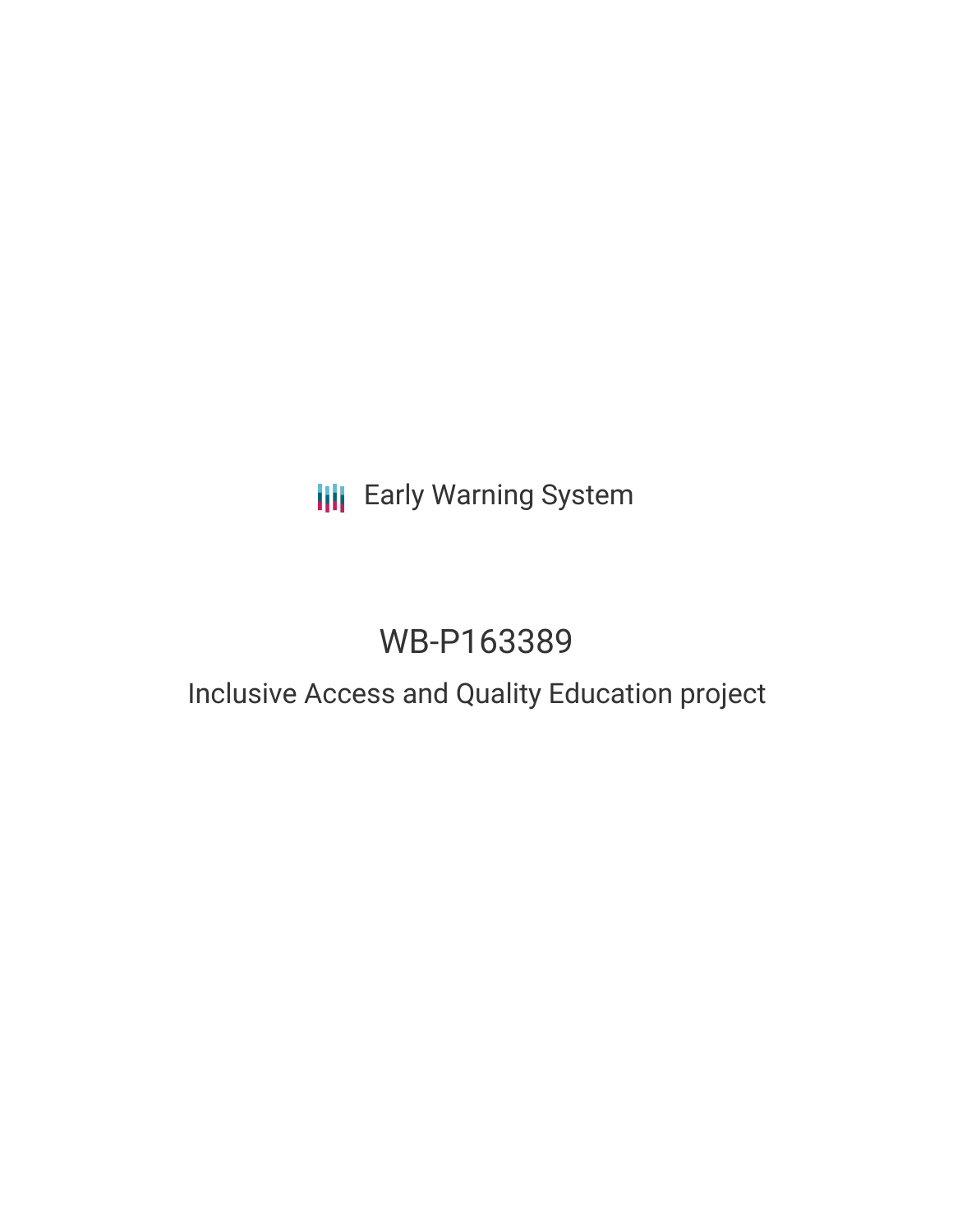

#### **Quick Facts**

| <b>Countries</b>               | Myanmar                              |
|--------------------------------|--------------------------------------|
| <b>Financial Institutions</b>  | World Bank (WB)                      |
| <b>Status</b>                  | Active                               |
| <b>Bank Risk Rating</b>        | U                                    |
| <b>Borrower</b>                | The Republic of the Union of Myanmar |
| <b>Sectors</b>                 | <b>Education and Health</b>          |
| <b>Investment Type(s)</b>      | Loan                                 |
| <b>Investment Amount (USD)</b> | \$100.00 million                     |
| <b>Loan Amount (USD)</b>       | \$100.00 million                     |
| <b>Project Cost (USD)</b>      | \$433.00 million                     |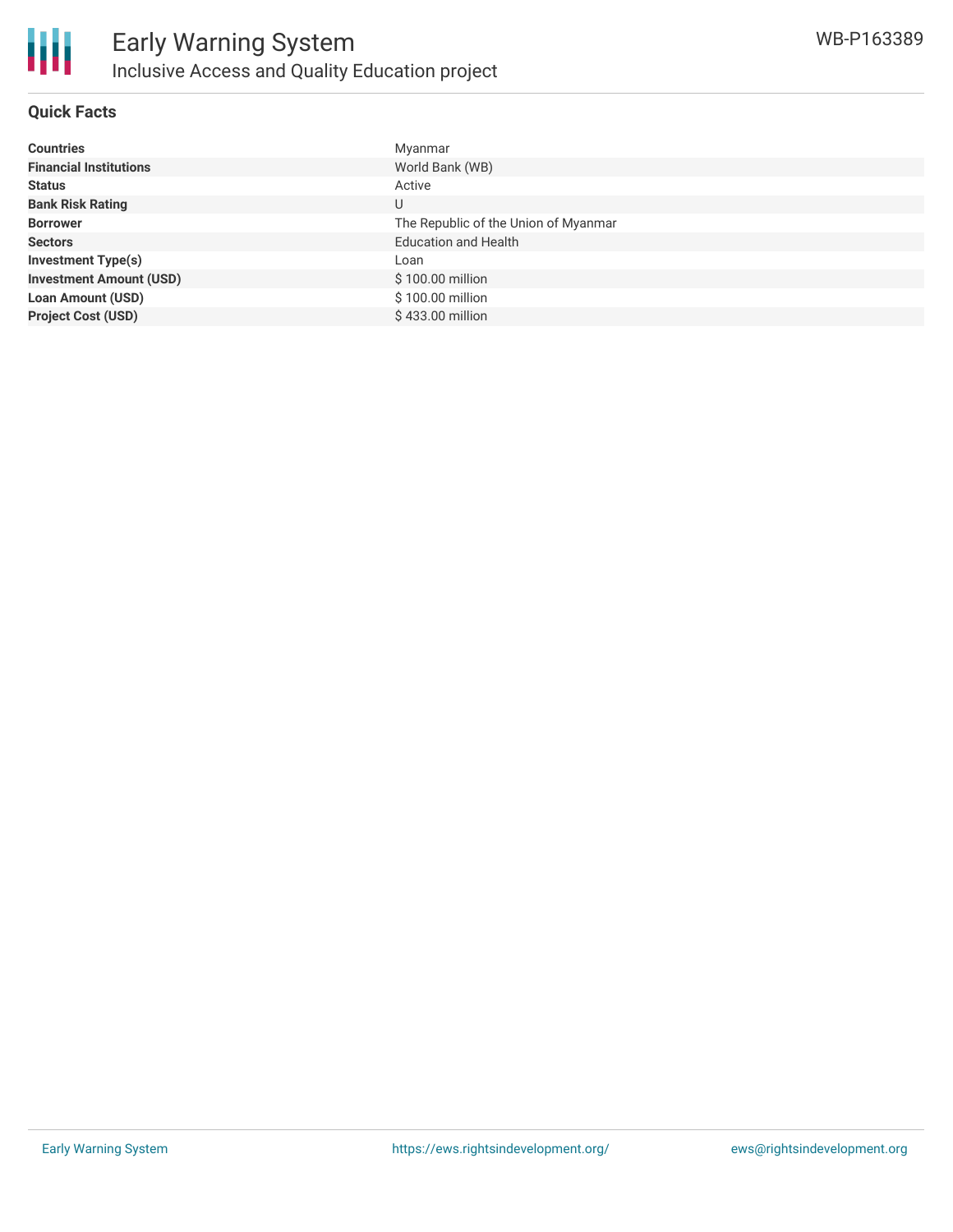

#### **Project Description**

According to the bank document, the project development objectives are "to increase equitable access, completion and learning in primary education in targeted disadvantaged townships and to strengthen the capacity of education systems"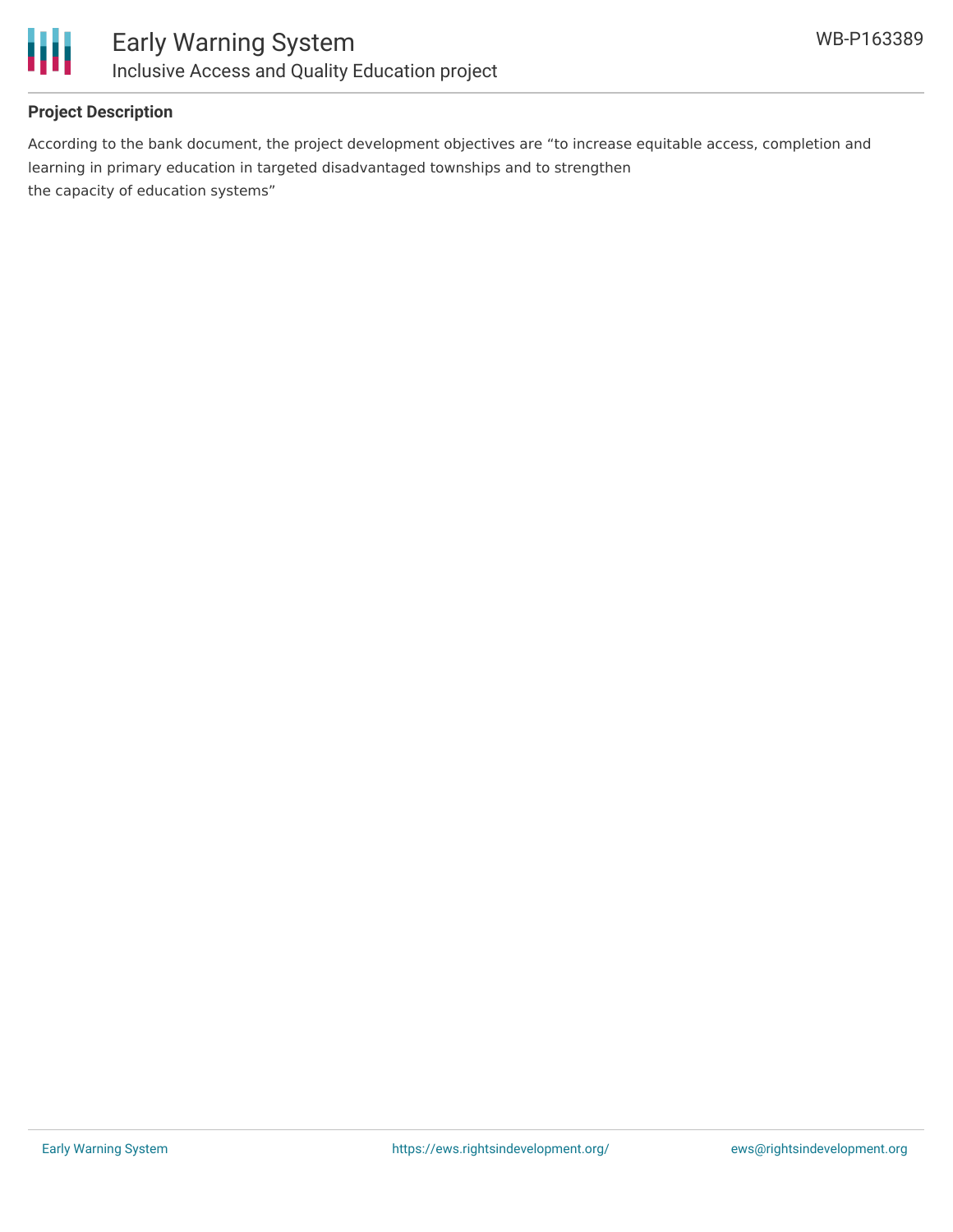

#### **Investment Description**

World Bank (WB)

| Borrower/Recipient:                                        | US\$ 228 million |
|------------------------------------------------------------|------------------|
| IDA - World Bank                                           | US\$ 100 million |
| Others (Global Partnership for Education): US\$ 72 million |                  |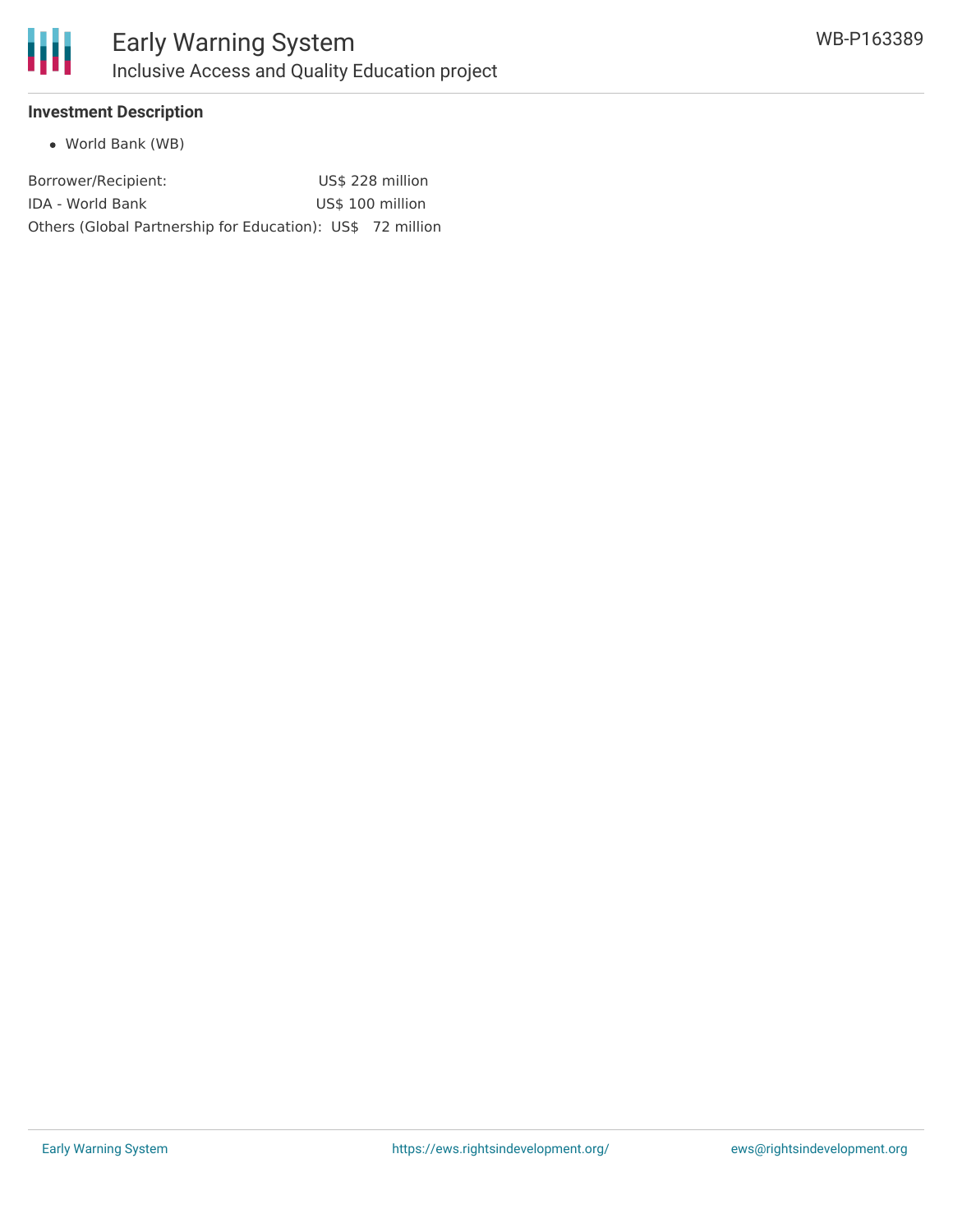

#### **Contact Information**

#### **1/World Bank**

Contact: Marie-Helene Cloutier Title: Senior Economist Tel: 5274 + 367 Email: [mcloutier@gmail.com](mailto:mcloutier@gmail.com)

#### **2/Borrower/Client/Recipient**

Contact: U Kyaw Win Title: Minister, Ministry of Planning and Finance Tel: +95-67-410-198 Email:

#### **3/Implementing Agencies**

Contact: Dr. Myo Thei Gyi Title: Minister, Ministry of Education Tel: + 95-67-404-508 Email: drmyotheingyi@gmail.com

#### **FOR MORE INFORMATION CONTACT**

The World Bank

1818 H Street, NW Washington, D.C. 20433

Telephone: (202) 473-1000

Web: http://www.worldbank.org/projects

#### **ACCOUNTABILITY MECHANISM OF WORLD BANK**

The World Bank Inspection Panel is the independent complaint mechanism and fact-finding body for people who believe they are likely to be, or have been, adversely affected by a World Bank-financed project. If you submit a complaint to the Inspection Panel, they may investigate to assess whether the World Bank is following its own policies and procedures for preventing harm to people or the environment. You can contact the Inspection Panel or submit a complaint by emailing ipanel@worldbank.org. You can learn more about the Inspection Panel and how to file a complaint at: http://ewebapps.worldbank.org/apps/ip/Pages/Home.aspx.